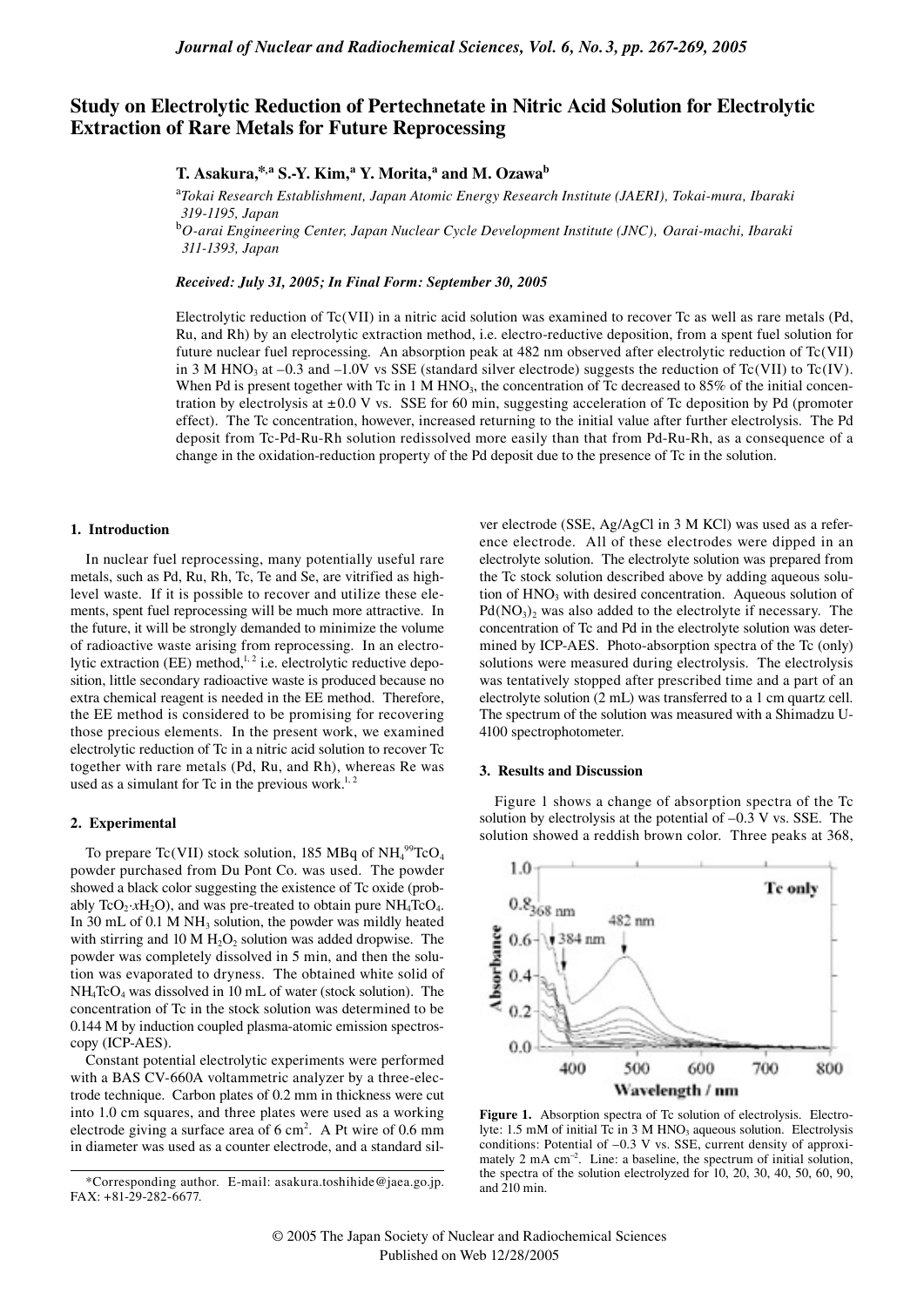384, and 482 nm are observed in the spectra. The spectra of the solution electrolyzed at –1.0 V vs. SSE were almost the same as Figure 1. The two peaks at 368 and 384 nm are specific to  $HNO<sub>2</sub>$  and imply evolution of  $HNO<sub>2</sub>$  during the electrolysis. From colorimetric measurements, the concentration of HNO<sub>2</sub> was determined to be 6 mM after 60 min of electrolysis. An additional absorption peak at 482 nm in the spectra is not attributed to  $HNO<sub>2</sub>$ . Boukis et al. reported the chemical reduction of Tc(VII) to Tc(IV) by hydrazine in a nitric acid solution and the formation of Tc(IV) complex with DBP<sup>-3</sup> They found a weak shoulder of Tc (IV) at 470 nm. They also found a strong absorption peak of a Tc(IV) complex with DBP<sup>−</sup> at 472 nm in pentane. Spitsyn et al. found an absorption peak at 500 nm after electrolytic reduction of  $KTCO<sub>4</sub>$  in  $H<sub>2</sub>SO<sub>4</sub>$  solution and attributed the peak to the formation of a complex composed of Tc(IV) and  $SO_4^{2-4}$  The absorption peak at 482 nm observed in the present work suggests that  $Tc(VII)$  was reduced to  $Tc(VI)$ . It is reasonable to consider that the significant absorption peak (483 nm) implies the formation of a Tc(IV) complex.

Figure 2 shows a change of absorption spectra of the Tc solution containing hydrazine, a well known  $HNO<sub>2</sub>$  scavenger, by electrolysis at –0.3 V vs. SSE. After electrolysis the solution became yellowish. In the spectra, only a peak at 430 nm was observed. There are no peaks at 368 and 384 nm arising from  $HNO<sub>2</sub>$ . The spectra of the solution electrolyzed at  $-1.0$  V vs. SSE were almost the same as Figure 2. The wavelength of 430 nm for the absorption peak observed here is fairly shorter than that of Tc  $(IV)$ .<sup>3</sup> In literatures,<sup>5,6</sup> an absorption band at 400–430 nm is reported for a yellowish complex of Tc with isothiocyanate. From the results of elemental and electrochemical analyses, the valence state of Tc in the complex is established to be Tc(III).<sup>5</sup> The absorption peak (430 nm) observed here may suggest the formation of a Tc(III) complex by electrolytic reduction.

In Figure 3, a concentration change of Tc during electrolysis in  $3 M HNO<sub>3</sub>$  aqueous solution without hydrazine is shown. At –0.3 V vs. SSE, the Tc concentration decreased to 95% of the initial value after 30 min of electrolysis. After 60 min, however, the concentration increased nearly to the initial value, and the concentration hardly changed until 120 min. At more noble potential of –1.0 V vs. SSE, the concentration hardly changed as shown in Figure 3. Maslenikov et al. reported that the Tc concentration decreased to 91% of the initial value after 2 h of electrolysis at –0.5 V vs. SCE (standard calomel electrode, the potential value against SCE being roughly the same to the value against SSE) with a graphite electrode in 4 M  $HNO<sub>3</sub>$ . This value is compatible to the present experiment at  $-0.3$  V vs. SSE after 30 min. They also reported that the concentration decreased to 66% at –1.0 V vs. SCE. This result does not agree



Figure 2. Time dependence of concentrations of Tc in electrolyte solution of constant potential electrolysis determined by ICP-AES. Electrolyte: 5 mM of initial Tc in 3 M  $HNO<sub>3</sub>$  aqueous solution. Electrolysis conditions: current density approximately  $2 \text{ mA cm}^{-2}$  for  $-0.3$  V vs. SSE and 6 mA cm<sup>-2</sup> for  $-1.0$  V vs. SSE. Line: a baseline, the spectrum of initial solution, the spectra of the solution electrolyzed for 10, 20, 30, 40, 50, 60, 90, and 120 min.

with the present result for –1.0 V vs. SSE. One possible explanation for this discrepancy is a difference in the current density, which was not high in the present experiment as compared with their experiment. As shown in Figure 4, the Tc concentration decrease was not significant at –0.3 V vs. SSE with co-existing hydrazine. At –1.0 V vs. SSE, the concentration decreased during 90 min of electrolysis. Although the concentration was 90% at 90 min, the concentration increased again after 120 min. Remarkable deposit formation on the electrode was not observed in every case where the concentration decreased.



Figure 3. Absorption spectra of Tc solution of electrolysis. Electrolyte: 1.5 mM of initial Tc and 0.1 M of hydrazine in 3 M  $HNO<sub>3</sub>$  aqueous solution. Electrolysis conditions: Potential of  $-0.3$  V vs. SSE, current density about 28 mA  $cm^{-2}$ .



Figure 4. Time dependence of concentrations of Tc in electrolyte solution of constant potential electrolysis determined by ICP-AES. Electrolyte: 5 mM of initial Tc and  $0.1$  M of hydrazine in 3 M HNO<sub>3</sub> aqueous solution. Electrolysis conditions: current density approximately 14 mA cm<sup>-2</sup> for  $-0.3$  V vs. SSE and 28 mA cm<sup>-2</sup> for  $-1.0$  V vs. SSE.



Figure 5. Time dependence of concentrations of Tc and Pd in electrolyte solution of constant potential electrolysis determined by ICP-AES. Electrolyte: 1.8 mM of initial Tc and 6.1 mM of initial Pd in 1 M HNO<sub>3</sub> aqueous solution. Electrolysis conditions: potential of  $\pm 0.0$ V vs. SSE, current density about  $0.3 \text{ mA cm}^{-2}$ .